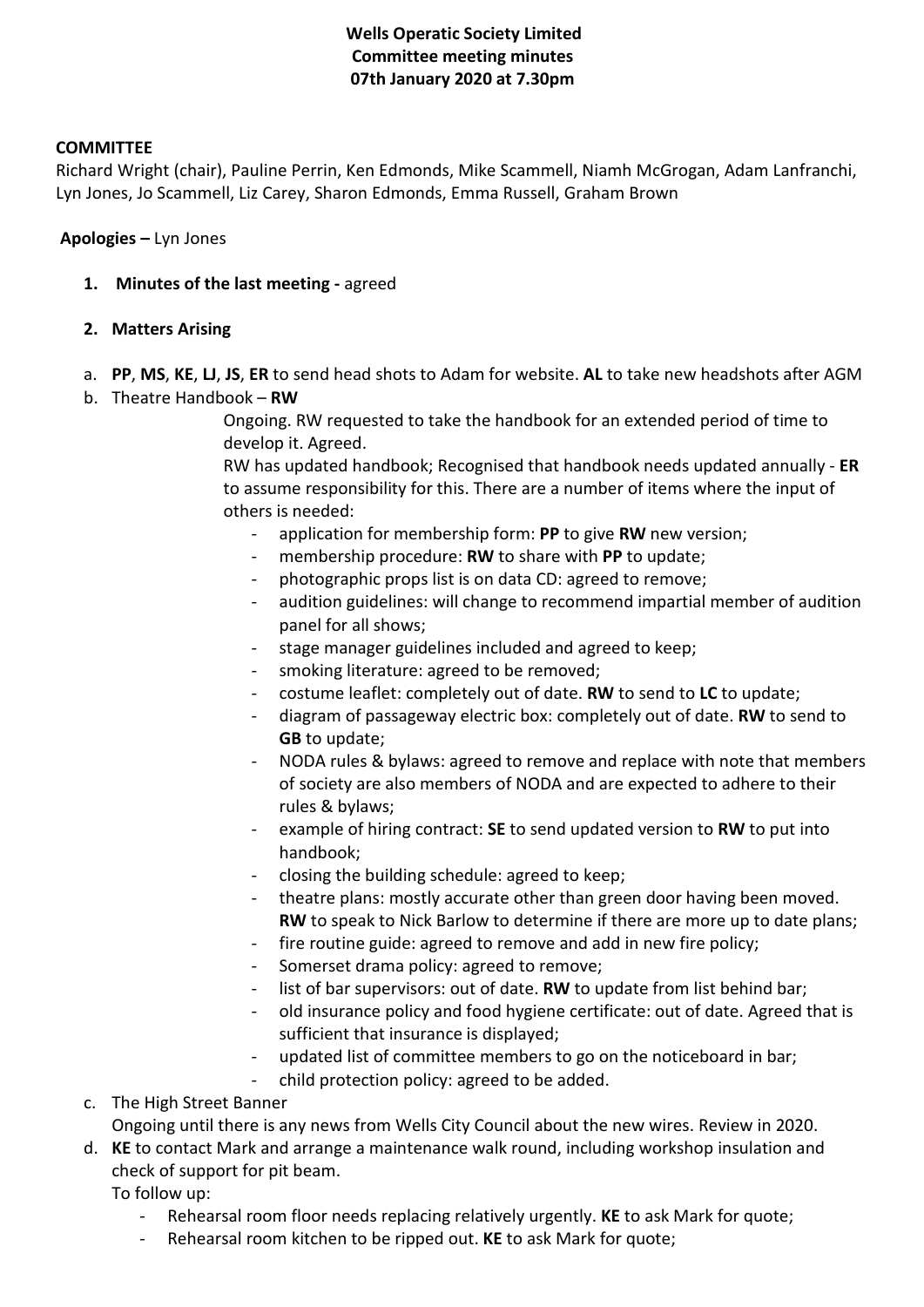- Rehearsal room kitchen needs clear out in advance of above work. **LC** to complete at suitable time;
- There are covers where the old roof lights were down through the building. The covers are no longer fit for purpose and need replaced. **KE** asked for a quote from Mark Wall;
- The asphalt needs re-silvering but not urgent yet;
- Corridor is looking worn and tired;
- Should take pictures of wall between theatre and St Cuthbert's as evidence of any future issues. **AL** to take pictures and share copy with **NM**;
- Main roof will need retiling at some point, but running repairs will still do for now;
- Flat roof section over louvre doors needs investigating to check if any repairs imminent. Mark will investigate at some point.
- Mark to send quote for insulation over workshop.

Ongoing.

- e. **PP** play readings: Lois waiting for suitable time to set up then will email round and set first date. Ongoing.
- f. **MS** & **JHS** to look into getting cream chair covers dyed. Not possible.
	- One chair needs repair and can't find anyone to recolour. Agreed are too cumbersome to store and are not needed in theatre. Agreed to dispose - **MS/JS** to ask Angelo if he wants them and, if not, take to skip.
- g. Agreed that Nick Barlow should be invoicing theatre for IT services. **AL** to liaise with Nick.

## **3. Correspondence**

BOVTS 03rd June *Far from the Maddening Crowd*. Done. **RW** to send publicity materials to **KE** for upcoming programmes.

Email from Chris Spray regarding Theatre Waste Management **RW** Agreed that waste management notices to be put up around theatre for **KE/SE** to print and laminate. Waste management for hiring's reviewed and agreed that **ER** will purchase new bins and label for recycling: one each of paper and general waste bins in box office; one each of cans, plastic and paper/cardboard bins in rehearsal room.

### **4. Treasurer's Report and Box Office**

Agreed to pay Angelos' travel expenses; **PP** to give cheque.

Wind in the Willows - £6,000 surplus (on par with panto). Programme and sweet sales higher than typical for seasonal show.

Box office:

May need more staff to manage shows. Need to consider how to support him as and when needed. Box office staff need training.

Wheelchair seats: no system in place to identify when wheelchair seats are being used and who will remove the seats. Agree that stage managers are to check the day before if wheelchair seats have been sold and remove seats as needed. Producers to ensure SMs are aware of this. **RW** to add to handbook. **AL** to liaise with Nick to see if system can generate automatic email when wheelchair seats sold or if the plan can show a different colour or label to indicate that seats have been sold for wheelchair space.

### **5. Membership**

- a. New members
	- Janet Chaplin (Quartet) agreed.

Sam Elsby attended Quartet read through and wants to be a member. **PP** to liaise with Jacki to see if part of backstage crew for Quartet and, if not, to recommend he join when part of a show.

- b. Patrons leaflet. **LJ** Ongoing
- c. Theatre News / What's On sheet and Wells Community Facebook page **SE**
- d. Angelo Awards **NM** Ongoing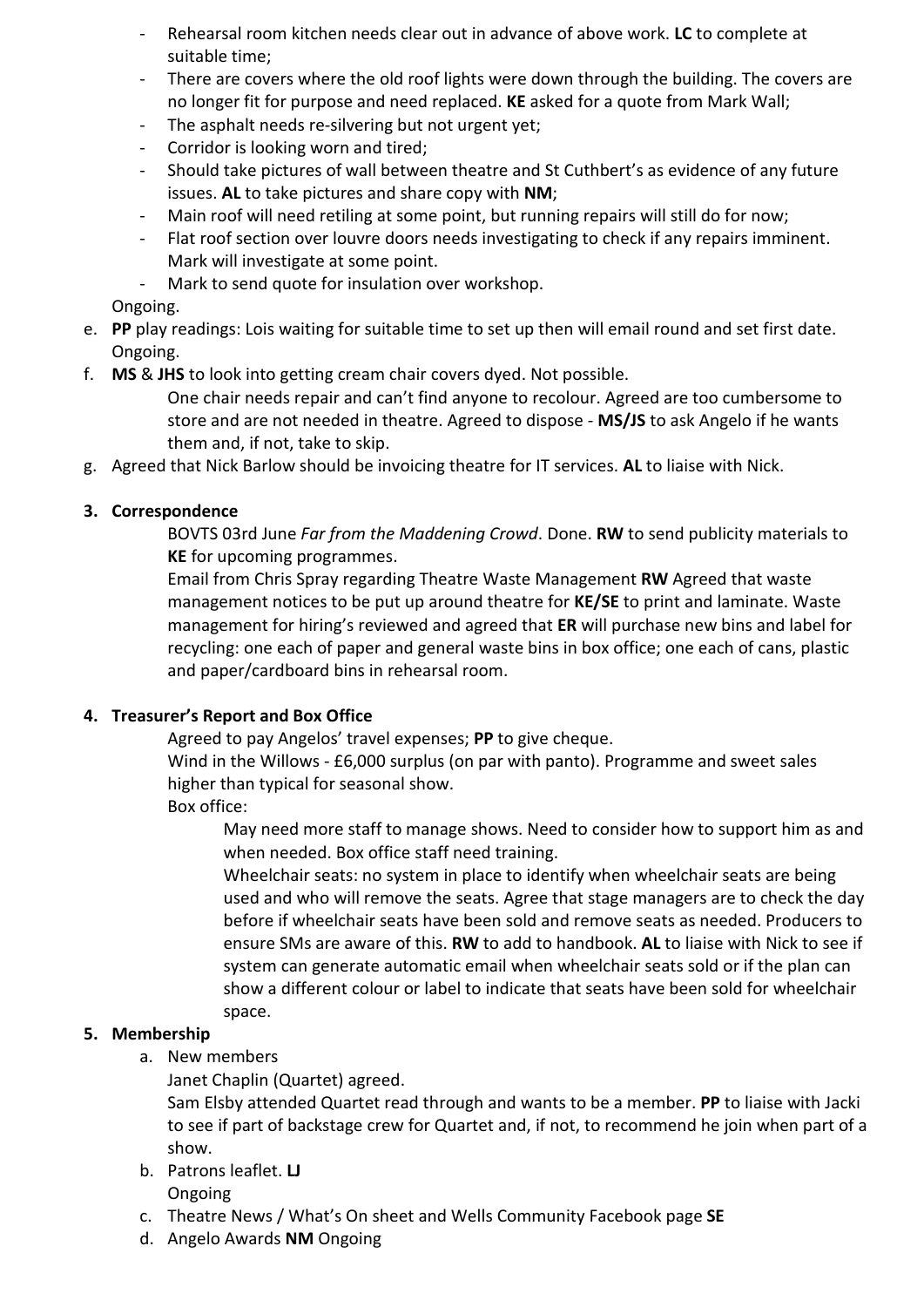Greg (Somerset Man photographer) happy to photograph ceremony in return for ticket.

**GB** & **ER** to look into costing of 3D printing of awards. Too expensive.

**NM** to cost buffet meal at Wells Golf Club. Done. Buffet 2 agreed.

**NM** to inform members in January of awards evening and ask for suggested award categories and look into badge medals and certificates. Categories to be lighthearted and fun. Finish ceremony with Roy Bevan. Tickets to be £12 per head. *Best backstage homemade cake*

*Best wardrobe malfunction*

*Chris Briton ad lib award for the most consistent ad libber Royal Destroyer of props and/or costumes* All other suggestions to Niamh.

# **6. Publicity**

All in hand.

## **7. Theatre Renovations**

a. PAT testing **GB**

CD hasn't arrived; **GB** to chase. Ongoing.

b. New sign for billboards. Simon Hegarty of Encore Electrics in Somerton. Is continuing with design and asked for permission before spending money on materials

Quote received. Agreed that is prohibitively expensive. **RW** to ask Neil Bishop to quote for electricity supply from workshop to wall sign as point of comparison. Agreed to start with wall sign and then review porch sign. Two quotes have been requested and are to follow. Ongoing.

- c. Tree yellow line edge. Sign received and has gone up. Rocks/boulders to be used instead of lines; **AL** to look into sourcing boulders/posts. **AL** quote agreed - five concrete posts and necessary equipment to install. Ongoing. AL will spray markers where new posts will go and check before digging.
	- Ongoing.
- d. Heating System

No issues during Wind in the Willows. Ongoing until the weather gets very cold.

e. Painting the outside of the building.

Finished and agreed looks well. Workshop door will need touched up; **ER** to arrange.

- f. Charlie Watkins has asked if it might be possible to have some form of insulation above the ceiling in the workshop as it gets very cold in winter. There is space and currently no insulation as discovered by **AL, ER** and Nick Barlow when laying cables for the CCTV. **KE** to ask Mark Wall if he would be willing to do this and for a quote. Ongoing.
- g. Backstage video replay & monitors etc all need updated. **GB** to speak with Charlie. Ongoing.

## **8. Productions/Hire**

- a. **Hires in Jan & Feb 2020.** See Bar Calendar for details. The person responsible is in bold
	- i. Small Steps x 2 **SE**
	- ii. Cosmo group **SE**
	- iii. Floral Arts **GB**
	- iv. Sustainable Wells **SB**
	- v. Cosmology group **SE**
- b. Gerald Eyers requested a re-booking on behalf of Peter Taylor for charity event 1st-3rd October. He had previously booked this for last year at a reduced price but was unwell and unable to do it. Hiring, honouring prior agreement, agreed. Rehearsal room to be left free on Thursday that week for panto.
- c. Wassail Theatre rehearsing 20th Jan 31st Jan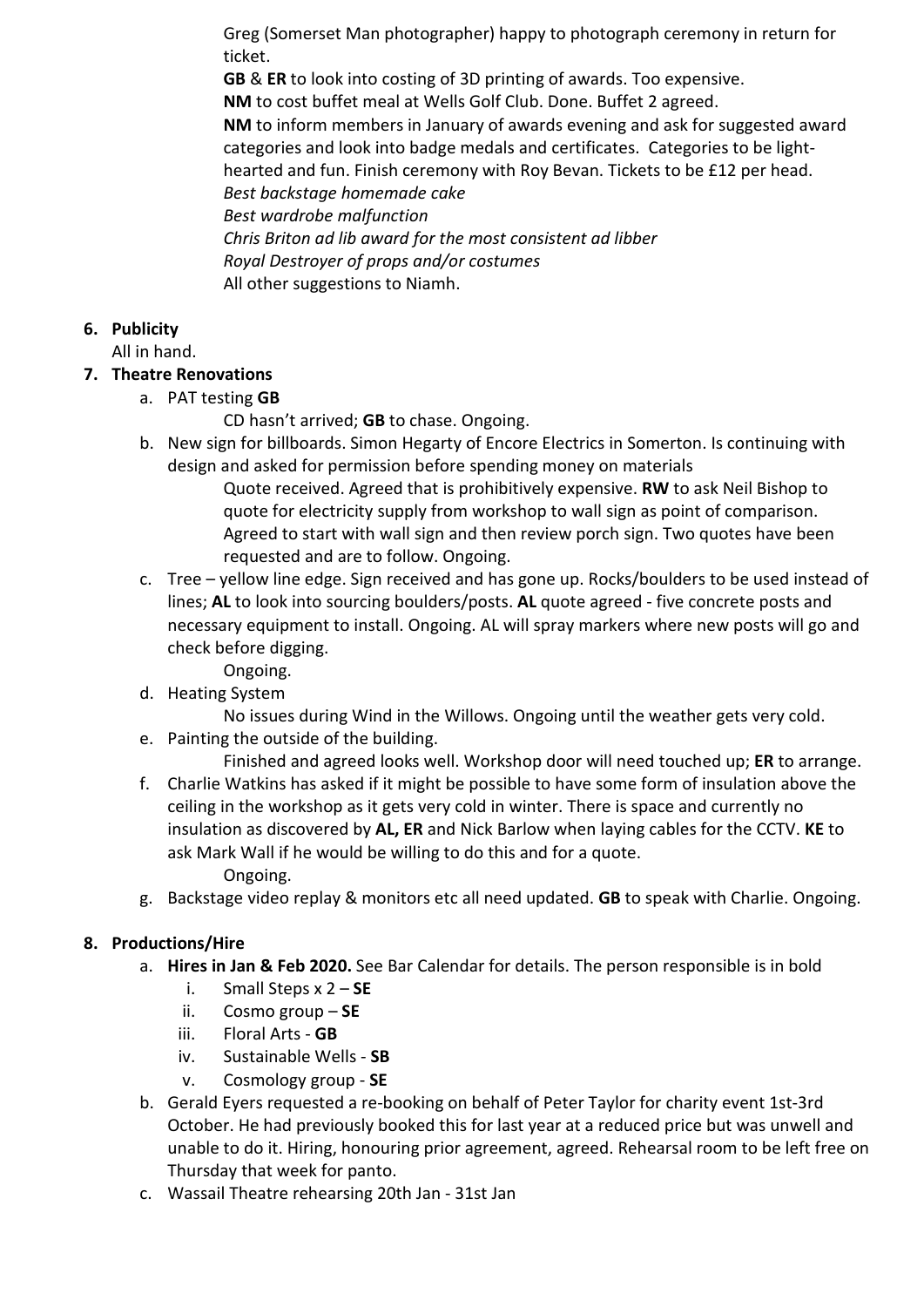● **March 11th-14th 2020** – **Quartet** by Ronald Harwood

Director - **Jackie Watts**, Producer **– Ken Edmonds**, SM – **Charlie Watkins**, Lighting – **Graham Brown**, Sound – **Rick Fitzsimmons**, Costumes - **?**, Prompt – **Freda Brown**, Props – **Pat Watkins**, Make up – **?**, Budget – **agreed**, Publicity - **KE**, Photos and programme – **KE,** Ticket Price – **£12 & £10**, Rehearsal schedule –**agreed,** FoH manager – **Sally Trayhurn (TBC). Tickets go live on Friday February 15th.**

● **May 4th-9th 2020** – **Big Fish by** John August/Andrew Lippa

Director – **Niamh McGrogan**, Producer **– Doreen Grant**, MD – **Sheila Ross,** Choreography – **Julie & Elisha Webster**, SM – **Mike Scammel & Sarah Galton,** Set Designer – **Niamh McGrogan**, Lighting – **Graham Brown**, Sound – **?**, Costumes – **Louise Sansam & Tess Banham**, Prompt – **Freda Brown**, Props – **Jo Scammell with help sourcing from Vicky Orman**, Make up – **Helen Makin**, Budget – **agreed**, Publicity - **KE; NM liaising with Marie Curie,** Ticket Price – **£13 & £10**, Rehearsal schedule – **agreed,** FoH manager – **Sally Trayhurn. Tickets go live on?**

- **June 03rd - Far from the Maddening Crowd -** Bristol Old Vic Theatre
- **Sept 15th - 19th 2020 – And Then There Were None** by Agatha Christie Director - **AL,** Dialect coach - **Lois Harbison**, Producer - **GB,** SM – **ER,** Set Designer – **AL, ER**, Lighting - **GB** and **?**, Sound - **Adrian Mitchell**, Costumes - **Louise Sansam**, Prompt - **Doreen Grant**, Props - **Lesley & Jo**, Make up - **Helen Makin**, Budget - **agreed**, Publicity - **KE**, Photos - **Greg Trezise**, Programme - **AL**, Ticket price - **£12 & £10**, Rehearsal schedule - **agreed**, FoH manager - **Sally Trayhurn**, **Tickets go live on?**
- **Dec 12th - 19th 2020 – Cinderella** by Vicky Orman Director - **KE**, Producer - **Vicky Orman,** SM – **Charlie Watkins** Set Designer – **??,** Lighting - **Graham Brown,** Sound - **??**, Costumes - **??**, Prompt - **Frieda Brown,** Props - **??**, Make up - **??**, Budget - **tba**, Publicity - **??**, Photos - **??**, Programme - **??**, Ticket price - **??**, Rehearsal schedule - **??**, FoH manager - **??**, **Tickets go live on?**
- **March 2021 SE** has found 'Blood on the Canvas' a one act play (title to follow) with two female characters and can either look for another or find another director to share duties with?
- **May 4th-9th 2021 – 9 to 5 Music and Lyrics by Dolly Parton** Director – **Niamh McGrogan**, Producer **– Doreen Grant**, MD – **Sheila Ross,** Choreography – **Eden Simpson**, SM – **Sarah Galton,** Set Designer – **?**, Lighting – **?**, Sound – **?**, Costumes – **Louise Sansam**, Prompt – **Freda Brown**, Props – **?**, Make up – **?**, Budget – **tba**, Publicity - **?**, Ticket Price – **tba**, Rehearsal schedule – **tba,** FoH manager – **Sally Trayhurn. Tickets go live on?**
- **September 2021 - The Tempest by William Shakespeare** Director **- Jon Sansam,** Producer - **??,** SM – **??,** Set Designer – **??,** Lighting - **??,** Sound - **??**, Costumes - **??**, Prompt - **??**, Props - **??**, Make up - **??**, Budget - **tba**, Publicity - **??**, Photos - **??**, Programme - **??**, Ticket price - **??**, Rehearsal schedule - **??**, FoH manager - **??**, **Tickets go live on?**
- **May 2022 -** AL would like to put on **Sweeney Todd**. Would like to reserve until Christmas 2020. WIll need to confirm closer to the time but will give plenty of notice if not able to do it. Agreed. Director – **Adam Lanfranchi**, Producer **– ?**, MD – **?,** Choreography – **Eden Simpson**, SM – **?,** Set Designer – **?**, Lighting – **?**, Sound – **?**, Costumes – **?**, Prompt – **?**, Props – **?**, Make up – **?**, Budget – **tba**, Publicity - **?**, Ticket Price – **tba**, Rehearsal schedule – **tba,** FoH manager – **?. Tickets go live on?**
- **September 2022 -** Nick Barlow would like to direct **Avenue Q,** Assistant director **Tom Creswick.** Tentatively accepted.